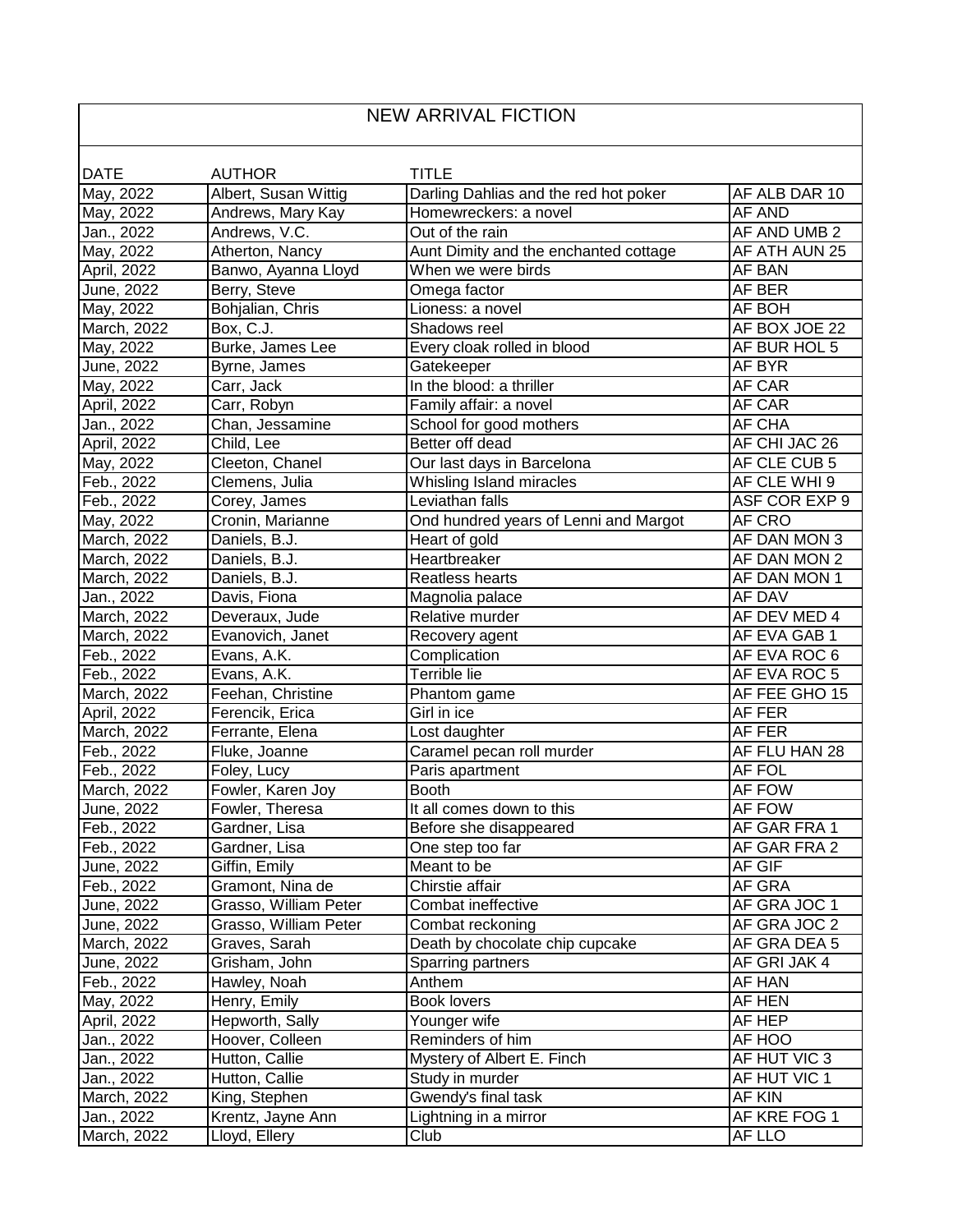| May, 2022   | Lupica, Mike          | Revenge tour                                  | AF PAR SUN 10 |
|-------------|-----------------------|-----------------------------------------------|---------------|
| April, 2022 | Lynes, S.E.           | Baby shower                                   | AF LYN        |
| Jan., 2022  | Maher, Kerri          | Paris bookseller                              | AF MAH        |
| June, 2022  | Mallery, Susan        | Boardwalk bookshop                            | AF MAL        |
| March, 2022 | Mallery, Susan        | Summer getaway                                | <b>AF MAL</b> |
| Jan., 2022  | Mehnert, Millie       | Savages of Yellowstone                        | AF MEH        |
| April, 2022 | Michaels, Fern        | Fear thy neighbor                             | AF MIC        |
| June, 2022  | Michaels, Fern        | Secrets                                       | AF MIC LOS 2  |
| May, 2022   | Miller, Kirsten       | Change: a novel                               | <b>AF MIL</b> |
| May, 2022   | Miller, Linda Lael    | Country born                                  | AF MIL PAI 3  |
| Jan., 2022  | Morgan, Sarah         | Christmas escape                              | AF MOR        |
| May, 2022   | Myers, Tamar          | Death by tart attack                          | AF MYE PEN 23 |
| May, 2022   | Paretsky, Sara        | Overboard: a novel                            | AF PAR VIW 21 |
| March, 2022 | Parton, Dolly         | Run Rose run                                  | AF PAR        |
| May, 2022   | Patterson, James      | 22 Seconds                                    | AF PAT WOM 22 |
| Jan., 2022  | Patterson, James      | Horseman                                      | AF PAT        |
| April, 2022 | Perkins-Valdez, Dolen | Take my hand                                  | AF PER        |
| March, 2022 | Peterson, Tracie      | Along the Rio Grande                          | AF PET LOV 1  |
| Feb., 2022  | Petrie, Nick          | Runaway                                       | AF PET PET 7  |
| May, 2022   | Quick, Amanda         | When she dreams                               | AF QUI        |
| March, 2022 | Quinn, Kate           | Diamond eye: a novel                          | AF QUI        |
| Feb., 2022  | Randis, K.L.          | Spilled milk                                  | AF RAN        |
| April, 2022 | Reich, Christopher    | Once a thief                                  | AF REI SIM 4  |
| March, 2022 | Robb, J.D.            | Abandoned in death                            | AF ROB EVE 54 |
| May, 2022   | Roberts, Nora         | Nightwork: a novel                            | AF ROB        |
| Jan., 2022  | Roberts, Nora         | The Becoming                                  | AF ROB DRA 2  |
| Jan., 2022  | Rosenfeldt, Hans      | Cry wolf                                      | AF ROS HAP 1  |
| March, 2022 | Rosenfelt, David      | Citizen K-9                                   | AF ROS K3     |
| June, 2022  | Ryan, Jennifer        | Wedding dress sewing circle: a novel          | AF RYA        |
| May, 2022   | Saint, Jennifer       | Elektra                                       | <b>AF SAI</b> |
| Feb., 2022  | Sands, Lynsay         | Highland wolf                                 | AF SAN HIG 10 |
| May, 2022   | Sands, Lynsay         | Immortal rising                               | AF SAN ARG 34 |
| June, 2022  | Schellman, Katharine  | Last call at the Nightingale                  | AF SCH LAS 1  |
| May, 2022   | Score, Lucy           | Things we never got over                      | AF SCO        |
| March, 2022 | Scottoline, Lisa      | What happened to the Bennetts                 | AF SCO        |
| March, 2022 | Serle, Rebecca        | One Italian summer                            | AF SER        |
| Jan., 2022  | Silva, Daniel         | Cellist: a novel                              | AF SIL GAB 21 |
| Feb., 2022  | Slocumb, Brendan      | Violin conspiracy                             | AF SLO        |
| Jan., 2022  | Steel, Danielle       | Invisible                                     | AF STE        |
| May, 2022   | Straub, Emma          | This time tomorrow: a novel                   | AF STR        |
| March, 2022 | Strawser, Jessica     | Next thing you know                           | AF STR        |
| April, 2022 | Stringfellow, Tara    | Memphis: a novel                              | AF STR        |
| May, 2022   | Thayer, Nancy         | Summer love: a novel                          | AF THA        |
| March, 2022 | Thayne, Rae Anne      | Sleigh bells ring                             | AF THA        |
| March, 2022 | Thomas, Jodi          | Cowboys who saved Christmas                   | AF THO HON 3  |
| March, 2022 | Tyler, Anne           | French braid                                  | AF TYL        |
| March, 2022 | Walsh, Rosie          | Love of my life                               | AF WAL        |
| April, 2022 | Waters, Martha        | To have and to hoax                           | AF WAT REG 1  |
| April, 2022 | Waters, Martha        | To love and to loathe                         | AF WAT REG 2  |
| April, 2022 | Waters, Martha        | To marry and to meddle                        | AF WAT REG 3  |
| Feb., 2022  | Watts, Andrew         | Agent of influence                            | AF WAT FIR 2  |
| Feb., 2022  | Watts, Andrew         | Firewall                                      | AF WAT FIR 1  |
| May, 2022   | Weiner, Jennifer      | Summer place: a novel                         | <b>AF WEI</b> |
| May, 2022   | Weir, Alison          | Last white rose: a novel of Elizabeth of York | AF WEI        |
| April, 2022 | White, Karen          | Shop on Royal Street                          | AF WHI ROY 1  |